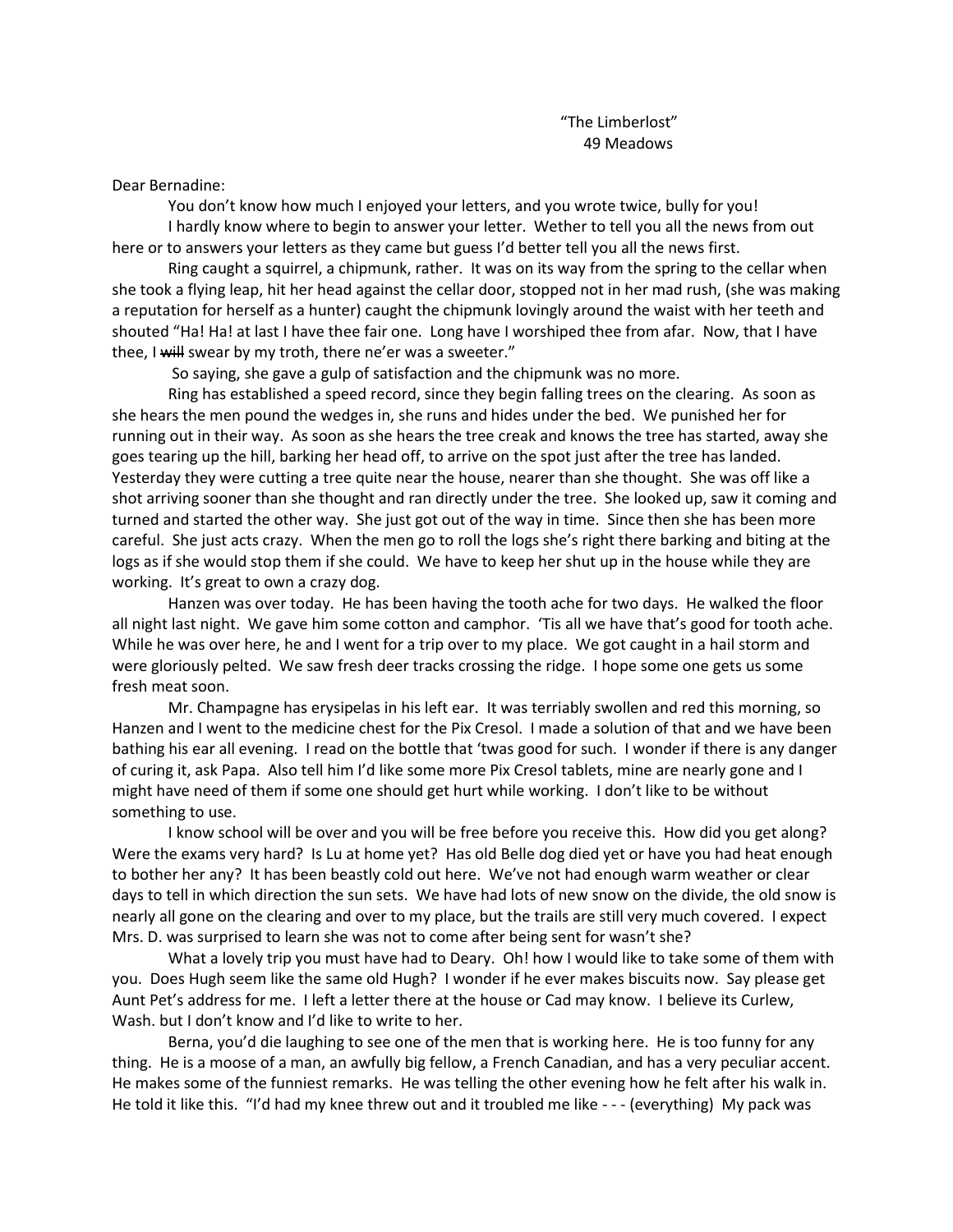heavy. I threw up my hands and vowed never to carry another pack into the mountains. When I got in, my left wheel (knee) was flat and my wings were dragging, and I tell you I was purty nigh all in."

He keeps us in a roar of laughter when ever he gets started, and Mr. Coutermanche is so funny. The two get to exchanging Canadian stories and spinning yarns after they go to bed and Myrtle and I nearly fall out of bed trying to keep from laughing out loud.

You better believe Mr. Fleming was a dandy. I wish you could have seen him too. It seems as if we are bound to get mixed up with the Canadian some way. I'll try to keep the gentleman out of your way if you have such ideas as that in your noodle. Forget it, leave such for your big sister.

What a pretty suit you must have this spring, but I don't believe it would do for this country. You'd better try for a brown suit. Be sure and have your shoes nailed or I'll have to be pulling you up all the hills. I made it to my place in less than an hour, and back in an hour and five minutes. I'll tell you that walking some. My, but I was good and tired. I wore my rubber boots and slipped back about as far as I went forward, the new snow was soft and so slippery on the old crust.

I found some frog eggs in the little wet meadow great bunches of them. It looks as if Mother Nature had made a great tapioca pudding and had forgotten to let it boil down. She's a poor cook any way.

Well it's late. I must stop and finish it up tomorrow. Good night.

## Later.

My! what a lovely ride you must have had to Spokane. I've just been reading your last letter over telling about it and about all the fruit trees. How beautiful they must be. We have a few trilliums in bloom here on the clearing, a few lillies on the meadow but no leaves excepting the Kininkinic which stay green all winter under the snow, but over at my place the maple and huckleberry leaves are nearly out. The trail is nearly all out from the little wet meadow to my place but it is still covered from 49 Meadows to the little meadow. The meadows are good and wet I've a frog pond and two brooks in my front door yard. I think they will dry up as soon as the snow is gone from the little hill and the trees are down. I was very provoked yesterday to find that the little mice had eaten about two thirds of the white curtains that I was using for a stand cover and expected to use this summer. So I've either got to kill the mice and make a cover of their little hides, which I feel very much like doing, or I've got to have another piece of white something brought in for a cover. An old sheet or a piece of cheap muslin would do very nicely. I could hem it. The mice out here are certainly fierce. They don't seem to care what they eat.

Your new silk dress must be awfully pretty. The picture was alright. I'll not make fun of it. Why should I. I'm too far away to enjoy the effect any way, only I must say the sleeves look as if you had been studying attitudes at the crystal, and were about to exclaim, "Come to my arms Noah darling."

Wish I could have heard you and Edna sing in the exercises. It must have been fine, were you frightened during the six long pages or did you get so interested in the opera that you forgot to be frightened until it was all over?

Why did Jennie cry? Was it because you had grown to be such a young lady? Did it make her homesick or what? I can't tell whether it was a slum or a camp until I know the particulars?

I got a picture of Mr. McCleary with the last mail. It's real good. Carter is going to send us one of his. I have Eustace Collins picture, Brer Chedseys, Larry G.'s Evon G's, Ben L. Baird's, and a couple of kodak pictures of Mrs. McBryde. The gentlemen's pictures far out number the ladies. Oh, Yes I forgot I have a picture of Mr. Fern and Mr. Hollingshead. We have lots of fun joking about our photo gallery. I think I need some of the family photos to even things up. Can't you undertake the job of getting and sending me some?

For goodness sake, what has become of the Gibson's. Do they ever cheep? I've not heard of or from any of them. I wonder if they have cut me cold because I'm a woodser. We've been here almost a year. Does it seem that long?